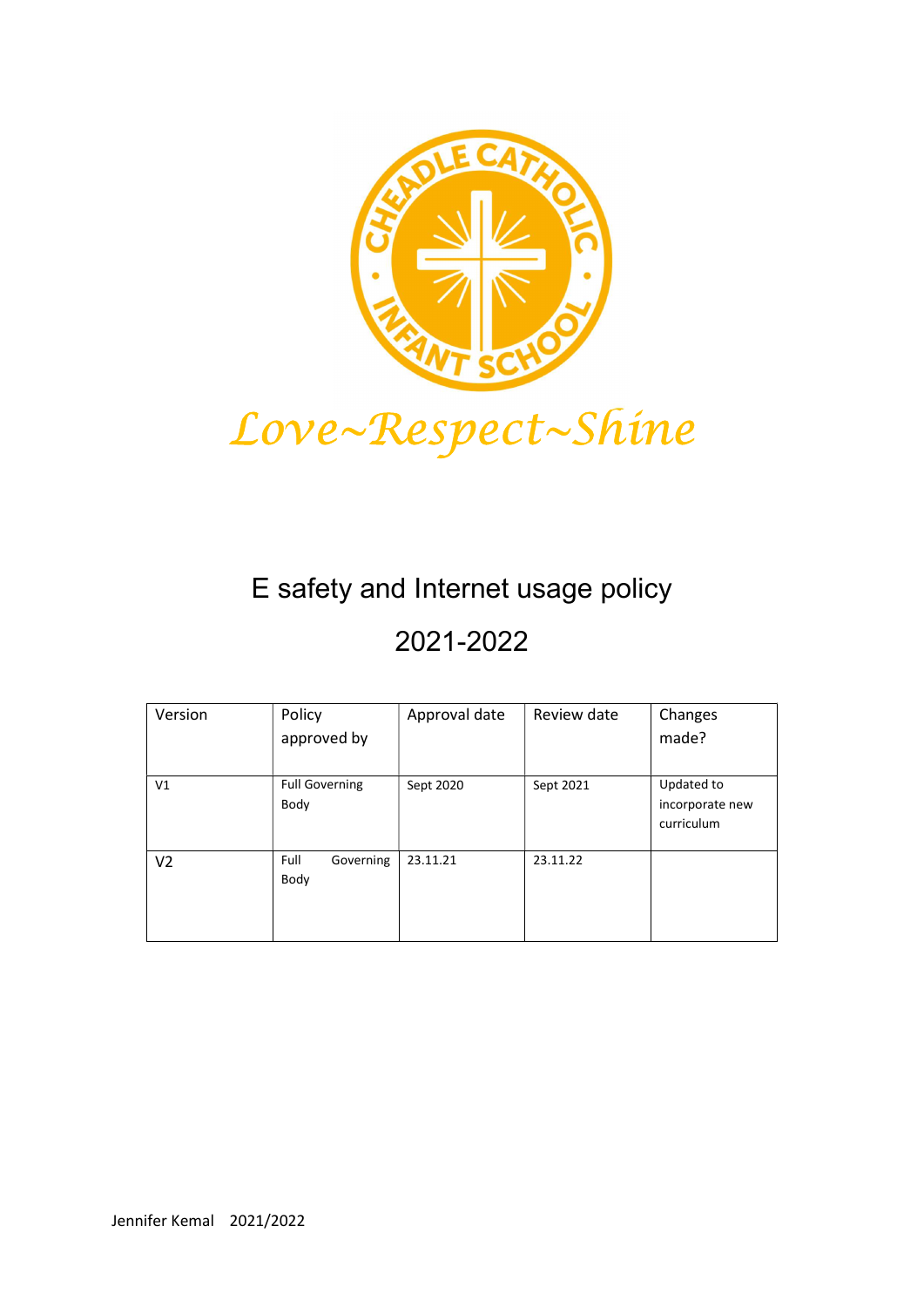## E Safety and Internet Usage

E safety encompasses internet technologies and electronic communications such as mobile phones and wireless technology. It highlights the need to educate children about the benefits and risks of using new technology and provides safeguards and awareness for users to enable them to control their online experiences.

#### The school's E safety policy will operate in conjunction with other policies including those for Behaviour, Anti-Bullying, Safeguarding and Acceptable Use Policy.

#### Background - Why Is Internet Use Important?

The purpose of internet use in school is to raise educational standards, to promote pupil achievement, to support the professional work of staff and to enhance the school's management information and administration systems. Internet use is part of the statutory curriculum and a necessary tool for learning. It is an essential element in 21st century life for education, business and social interaction. Access to the internet is therefore an entitlement for pupils who show a responsible and mature approach to its use and Cheadle Catholic Infant School has a duty to provide pupils with quality internet access. Many pupils will access the internet outside school and will need to learn how to evaluate online information and to take care of their own safety and security.

#### How Does Internet Use Benefit Education?

Benefits of using the internet in education include:

- Access to world-wide educational resources including museums, libraries and art galleries
- Rapid and cost effective worldwide communication
- Access to experts in many fields for pupils and staff
- Professional development for staff through access to national developments, educational materials and effective curriculum practice
- Collaboration across support services and professional associations
- Improved access to technical support including remote management of networks and automatic system updates
- Exchange of curriculum and administration data with the Local Authorit
- Access to learning wherever and whenever convenient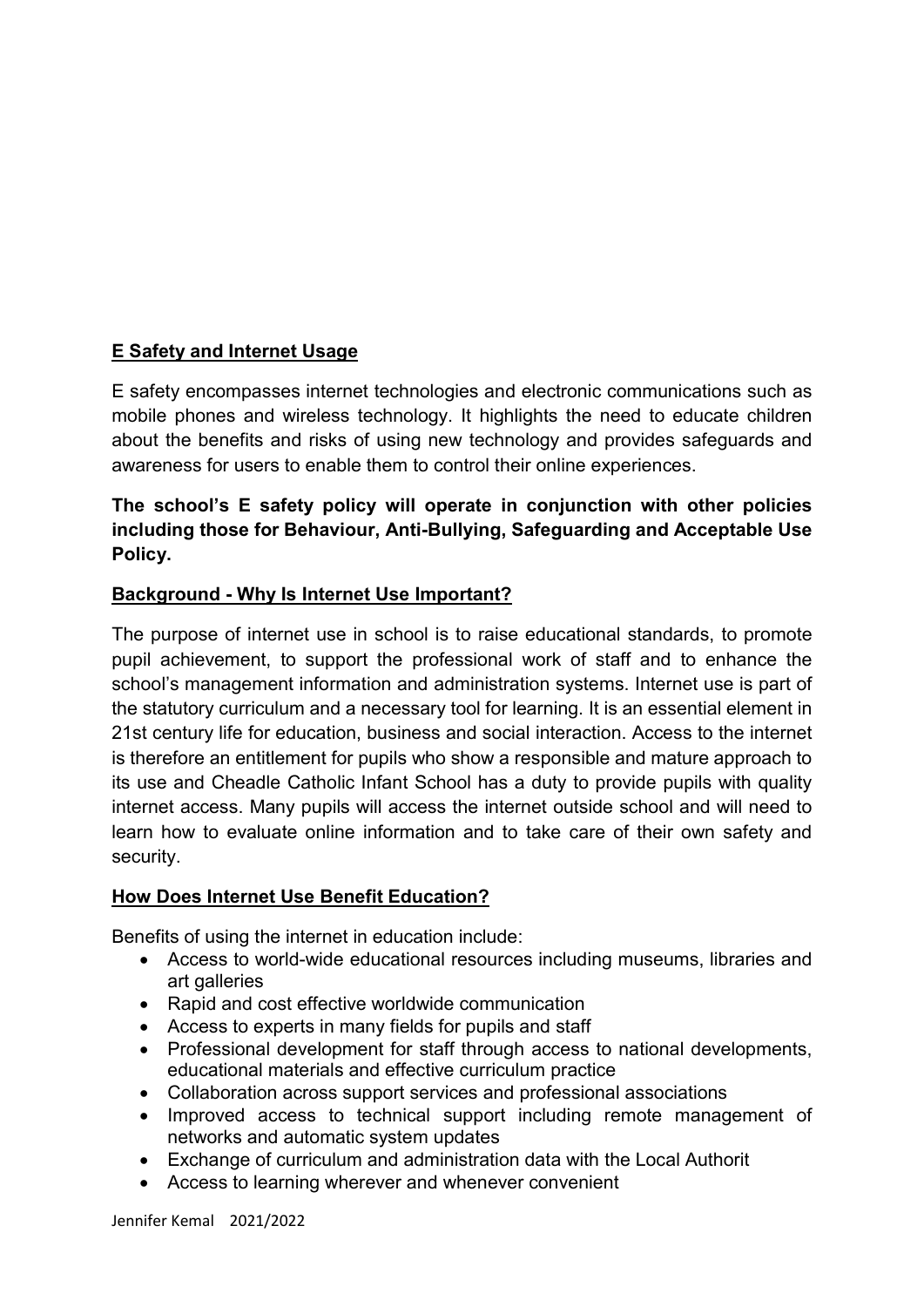• Greatly increased skills in Literacy

## How Can Internet Use Enhance Learning?

- The school internet access is designed carefully for pupil use and includes filtering appropriate to the age of our pupils.
- Children will be taught what internet use is acceptable and what is not and given clear objectives for internet use.
- Internet access will be planned to enrich and extend learning activities.
- Staff will guide pupils in online activities that will support learning outcomes planned for the pupils' age and maturity.
- Pupils will be educated in the effective use of the internet in research, including the skills of knowledge location, retrieval and evaluation.

## Good Practice

E safety depends on effective practice at a number of levels:

- Responsible ICT use by all staff and pupils; encouraged by education and made explicit through published policies.
- Sound implementation of E-safety policy in both administration and curriculum, including secure school network design and use.
- Safe and secure broadband from the provider including the effective management of content filtering.

## Dangers To Consider

Some of the dangers children may face include:

- Access to illegal, harmful or inappropriate images or other content.
- Unauthorised access to/loss of/sharing of personal information.
- The risk of being subject to grooming by those with whom they make contact on the Internet.
- The sharing/distribution of personal images without an individual's consent or knowledge.
- Inappropriate communication/contact with others, including strangers Cyberbullying.
- Access to unsuitable video/internet games.
- An inability to evaluate the quality, accuracy and relevance of information on the internet.
- The potential for excessive use which may impact on the social and emotional development and learning of the young person.

As with all other risks, it is impossible to eliminate those risks completely. It is therefore essential, through good educational provision to build pupils' resilience to the risks to which they may be exposed, so that they have the confidence and skills to face and deal with these risks. We must demonstrate that we provide the necessary safeguards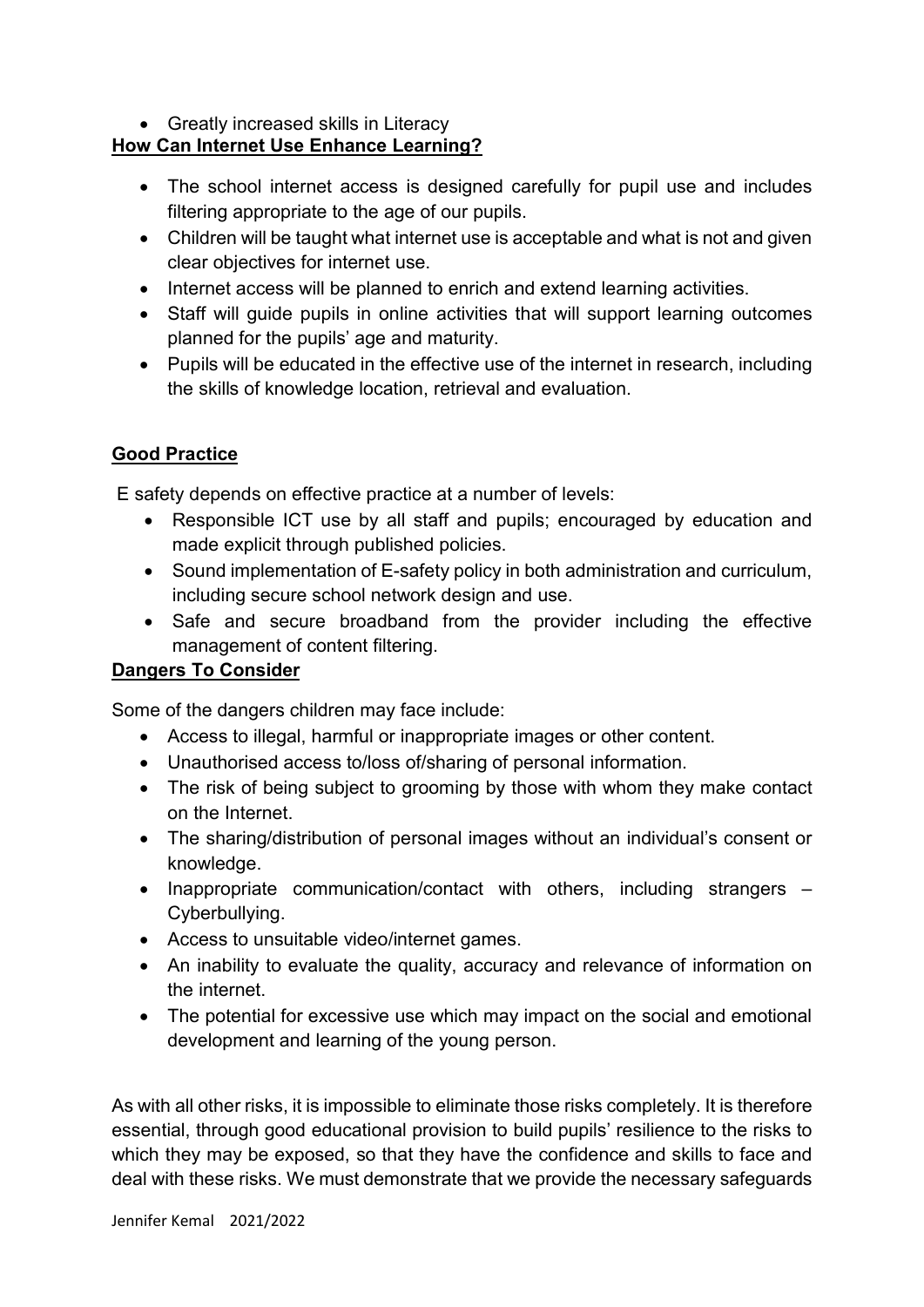to help ensure that we have done everything that could reasonably be expected of us to manage and reduce these risks. The E safety policy that follows explains how we intend to do this.

#### Monitoring

The school will monitor the impact of the policy using:

- Logs of reported incidents
- Discussions between DSL and Computing co-ordinator to discuss needed updates

#### Internet Access And Responsibility

- All staff must read and sign the Staff Acceptable ICT Use Agreement (Appendix A) before using any school ICT resource.
- Parents are informed that pupils will be provided with supervised internet access.
- Parents will be sent a copy of the Pupil Acceptable ICT Use Agreement which their children will have read with their teachers and signed in class (Appendix B).
- If staff or pupils discover unsuitable sites, the URL, time and content must be reported to the DSL and network manager (AVA) who will investigate and take appropriate action, liaising with broadband provider if necessary.
- School will ensure that the use of internet derived materials by pupils and staff complies with copyright law.

#### Email and Online Collaboration

- Pupils may only use approved email accounts on the school system.
- Pupils must immediately tell a teacher if they receive offensive messages.
- Pupils must not reveal personal details of themselves or others in email communication, or arrange to meet anyone without specific permission.
- Pupils must not access others pupil's accounts or files.
- Whole class or group email addresses should be used in school.
- Pupils must be responsible for their own behaviour on the internet, just as they are anywhere else in the school. This includes the materials they choose to access, and the language they use.
- Pupils must not deliberately seek out offensive materials. Should any pupils encounter any such material accidentally, they are expected to report it immediately to a teacher, so that the school can block further access to the site.
- Pupils are expected not to use any rude or offensive language in their email communications, and contact only people they know or those the teacher has approved. They will be taught the rules of etiquette for email and will be expected to follow them.
- Pupils must ask permission before accessing the internet and have a clear idea of why they are using it.
- Computers and school laptops should only be used for school work unless permission has been given otherwise.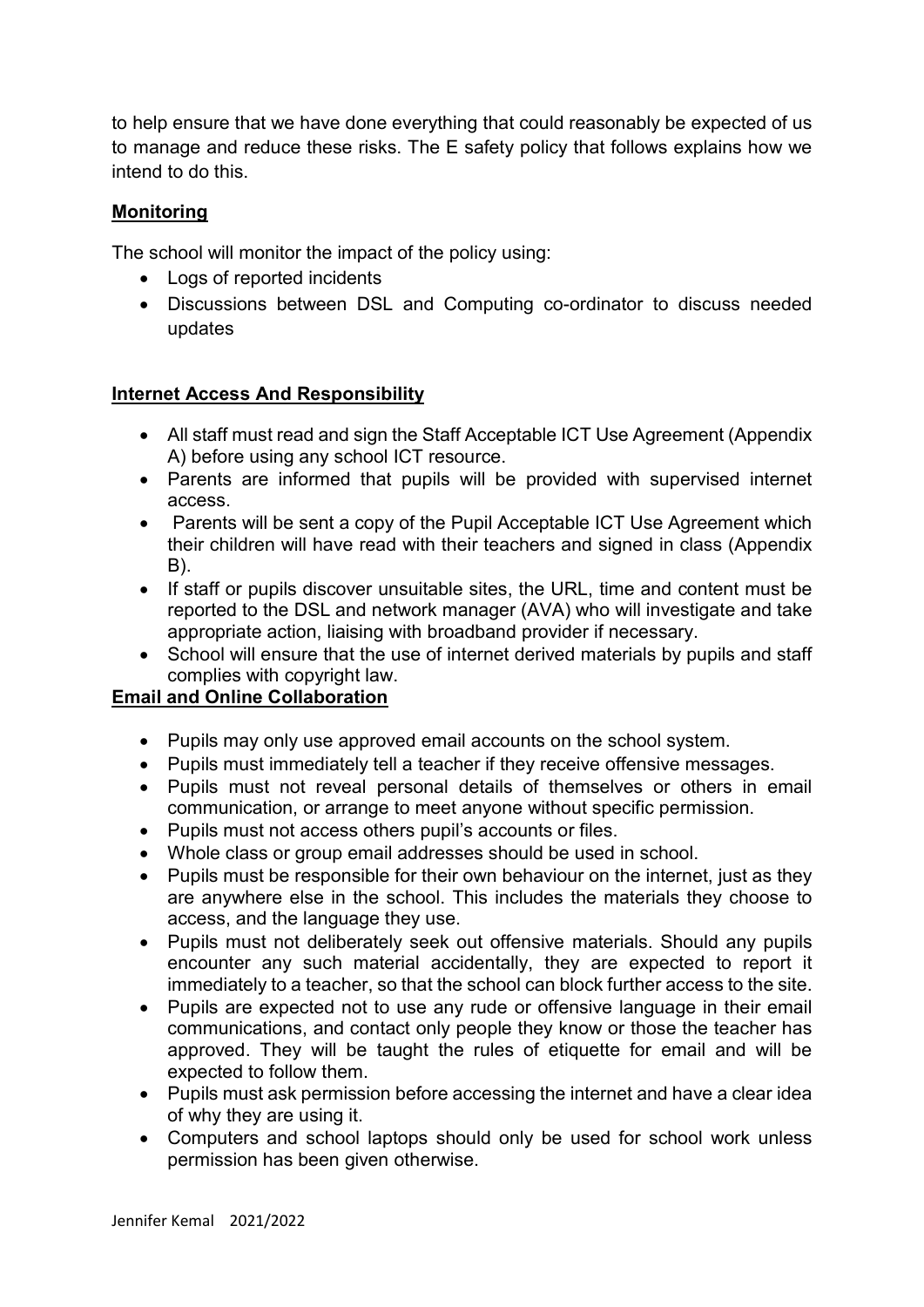- No program files may be downloaded from the internet to the computer, to prevent corruption of data and to avoid viruses.
- Pupils must not bring in USBs from home for use in school without permission. This is for both legal and security reasons. USBs should be virus scanned before use.

#### **Filtering**

 The school will work in partnership with AVA and our Internet Provider to ensure filtering systems are as effective as possible.

#### Managing Emerging Technologies

- Emerging technologies will be examined for educational benefit and their risks assessed. Mobile phones will not be used for personal use during lessons or formal school time on the school site.
- The sending of abusive or inappropriate text messages or photos (sexting) is forbidden.

#### Published Content & The School Website

- The contact details on the web site should be the school address, email and telephone number.
- Staff or pupils personal information will not be published.
- The website and social media lead teacher will take overall editorial responsibility and ensure that content is accurate and appropriate.

#### Information System Security

- School ICT systems capacity and security will be reviewed regularly.
- Virus protection will be installed and updated regularly.
- Security strategies will be discussed with our technical support team and broadband provider if necessary.

#### Protecting Personal Data

Personal data will be recorded, processed, transferred and made available according to the Data Protection Act 1998 and GDPR regulations. Please see our Data Protection policy

#### Handling E safety Complaints

- Complaints of internet misuse will be dealt with by a senior member of staff. Any complaint about staff misuse must be referred to the head teacher.
- These will be logged and dealt with as deemed appropriate by the head teacher.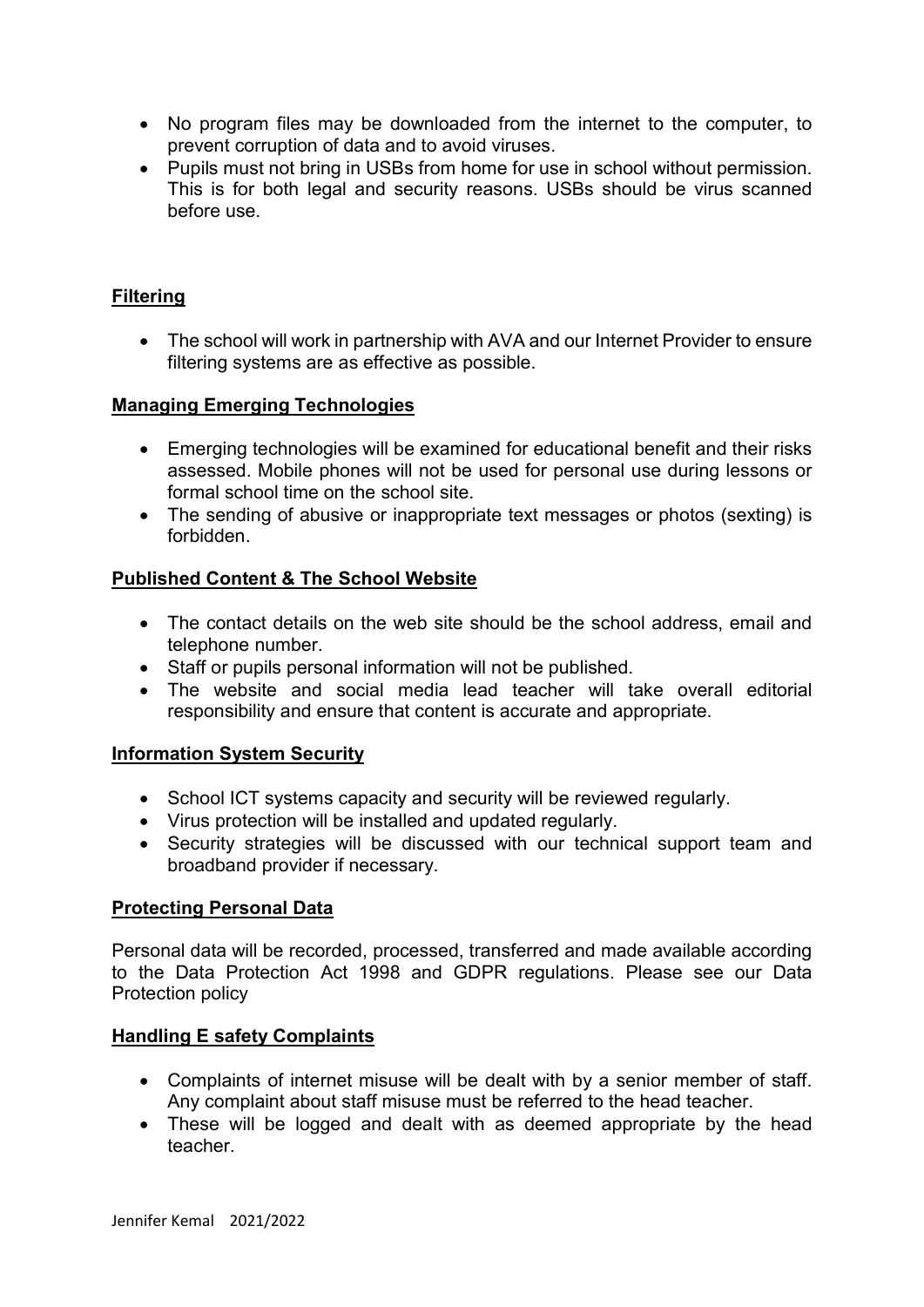Complaints of a child protection nature must be dealt with in accordance with school child protection and safeguarding procedures.

#### Communication Of E safety And Internet Usage Policy

Pupils

- Pupils will sign an Acceptable Use Agreement.
- Rules for internet access and E-safety will be posted in all classrooms.

• Pupils will be reminded of E safety rules regularly – especially when using the internet

 Cheadle Catholic Infant School have a clear plan for teaching E safety in an age appropriate way and their understanding is monitored by the Computing Coordinator through the use of Pupil Voice activities. This is then fed back to staff and SLT.

#### **Staff**

 All staff will be given the E safety Policy and its importance explained. Staff will sign an Acceptable Use Agreement.

 Staff should be aware that internet traffic can be monitored and traced to the individual user. Discretion and professional conduct is essential.

#### **Parents**

• Parents' attention will be drawn to the E-safety Policy in newsletters, communication home and the school website.

Parents will receive a copy of their child's Acceptable Use Agreement.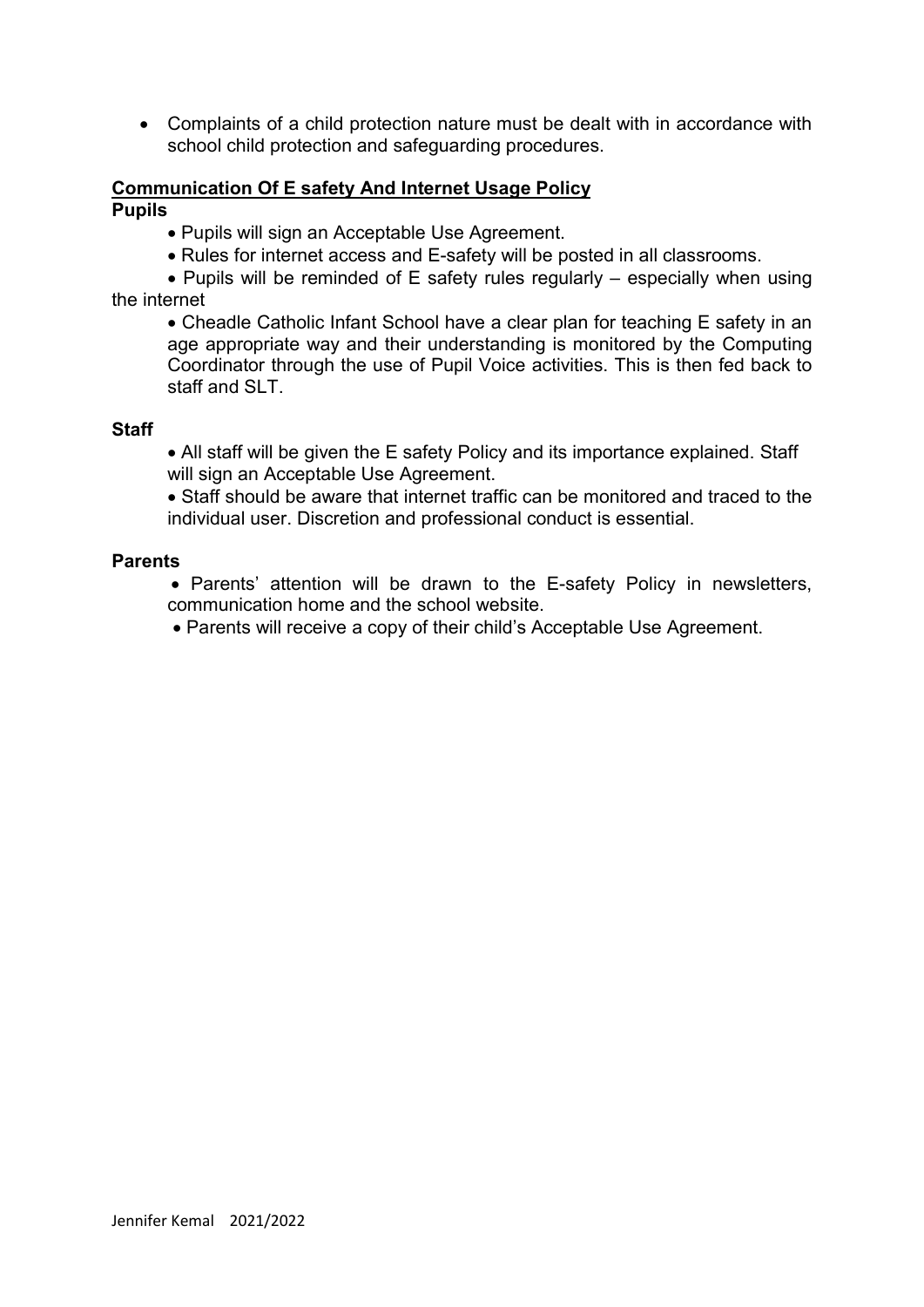Appendices Appendix A - Staff and Governor Acceptable Use Agreement

To ensure that all staff are fully aware of their professional responsibilities when using information systems, they are asked to sign this code of conduct.

CHEADLE CATHOLIC INFANT SCHOOL Internet Acceptable Use Policy

#### Introduction

Staff at Cheadle Catholic Infant School recognises and encourages the benefits of using the Internet and E-mail. It is seen as having a wealth of rich information resources that can promote educational skills in all areas of the curriculum. It can support the professional work of staff and enhance the school's management information and business administration systems. Access to the Internet is a necessary tool for staff and pupils. It is an entitlement for pupils who show a responsive and mature approach. We believe that electronic information research skills are fundamental in the preparation of citizens and future employees during the coming information age. However, the school recognises that, under certain circumstances the Internet can give children access to undesirable information and images. Pupils are taught what is acceptable and what is unacceptable. The school has done all that is possible to ensure children are protected from such information through the use of security software and a filtering system.

 This Acceptable Use Policy outlines the rules and procedures taken to protect our children.

#### Benefits or using the Internet, E-mail and our school Website

- Promote and explore the uses of educational resources such as libraries, databases, museums and other repositories of information.
- Enhance and stimulate learning.
- Exchange communication with other Internet users around the world.
- Provide our students and staff with a world wide audience.
- Provide opportunities for publishing and displaying work on a school web page.
- Develop ways of supporting, extending and enhancing knowledge from other curriculum areas
- Exchange of curriculum and administration data with the LA and DfEE.
- Provide vital life skills.

## Aims of the Policy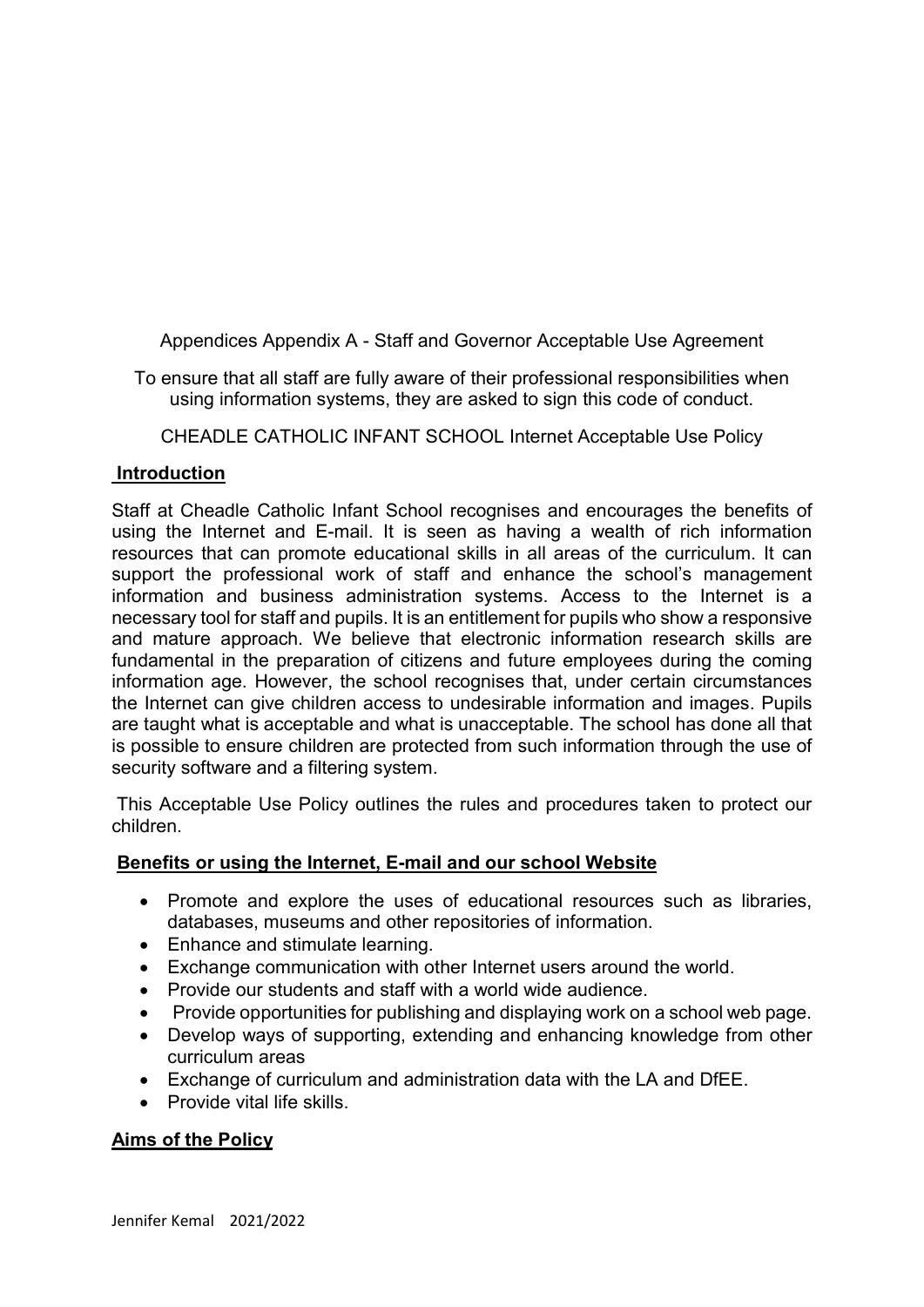1. To allow all users safe access and use of the Internet and E-mail for educational purposes.

2. Provide a mechanism by which staff and students are protected from sites, information and individuals that would undermine the principles and aims of the school. 3. Provide rules which are consistent with the acceptable procedures commonly used on the Internet

#### Effective use

 Internet access will be planned to enrich and extend learning activities as an integral aspect of the curriculum.

The school will;

- Carefully plan and provide suitable links for all lessons.
- Bookmark approved sites.
- Allow the children the opportunity to search only when supervised.
- Supervise and monitor pupil's Internet access.
- Ensure that all pupils have followed the Internet procedures.
- Never reveal personal information, either their own or others'
- Never disclose any password or login name to anyone other the persons responsible for running and maintaining the system.
- Never label images of pupils on web pages with their names.
- Only use images of work or photos on the web where permission has been given.
- Teach the children about staying safe when using technologies.

Pupils will;

- Be given clear objectives for Internet use.
- Be educated in responsible and effective Internet use.
- Use their first names only when communicating with others
- Be supervised appropriately.
- Learn to copy, save and use material found on the Internet with supervision and without infringing copyright laws.
- Freely use provided links supplied a member of staff and use search engines selected and supervised by staff.
- Never reveal personal information, either their own or others, to other users on the Internet without adult permission.
- Notify a member of staff if they come across information or messages that are dangerous, inappropriate, or make them feel uncomfortable.
- Never engage in conversation or dialogue with other users without permission of supervision from their teacher.
- Only access E-mail information from known addresses and with adult supervision.

#### The management of E-mail

E-mail is an essential means of communication within education.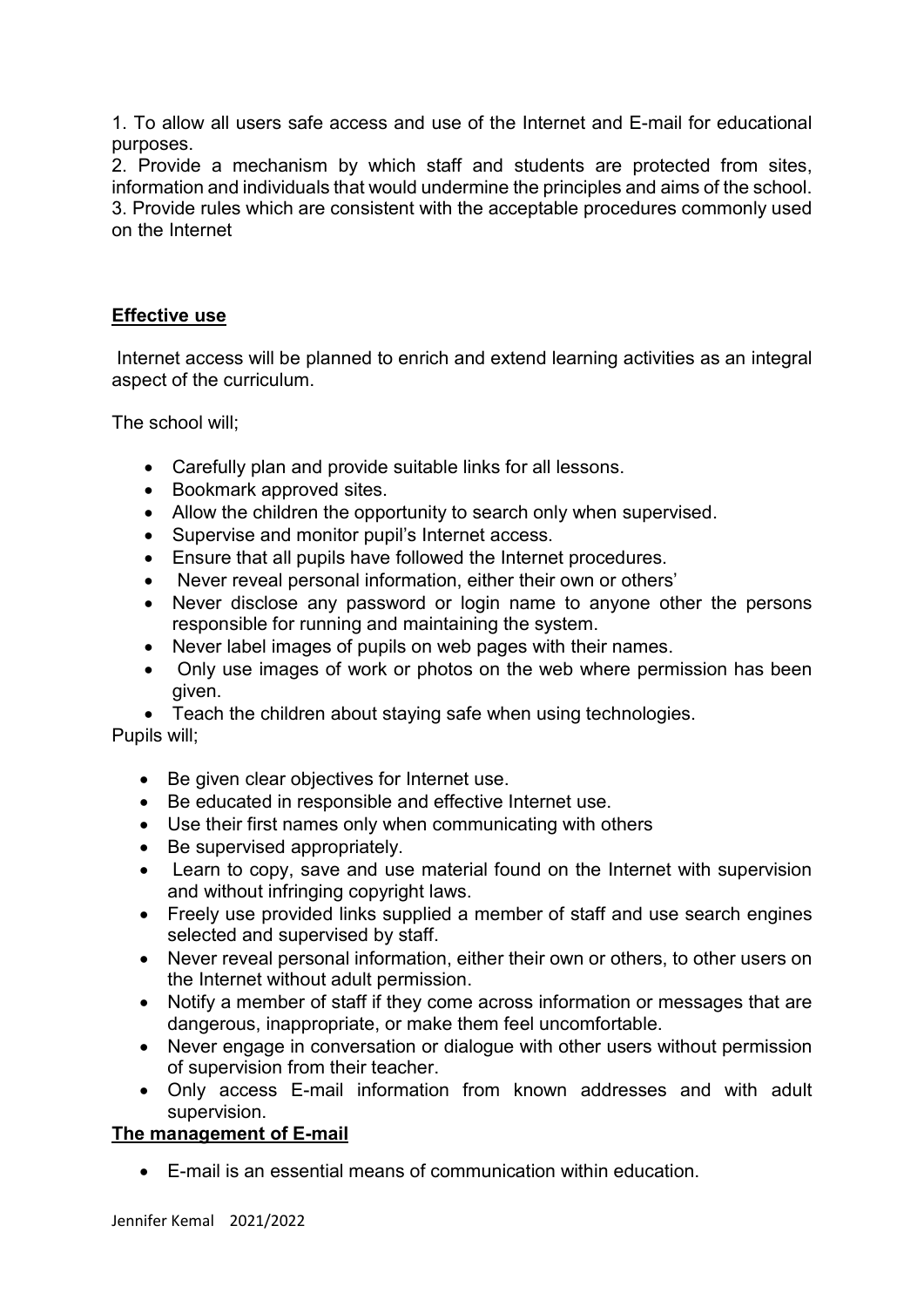- E-mail must only be used in school for educational purposes.
- Pupils will not be allowed to access personal E-mail from the school system.
- Pupils may send E-mail as part of planned lessons. This will be supervised and monitored by an appropriate adult.
- In-coming E-mail will be regarded as public.

#### Agreement Form

#### User Signature

I agree to abide by all the points above. I understand that I have a responsibility for my own and others' e-safeguarding and I undertake to be a 'safe and responsible ICT user'. I understand that it is my responsibility to ensure that I remain up-to-date and read and understand the school's most recent online safety / safeguarding policies. I understand that failure to comply with this agreement could lead to disciplinary action.

Signature ...................................................... Date................................................ Full Name ............................................................................................ (printed)

Job title/Role …………………………………………………………………….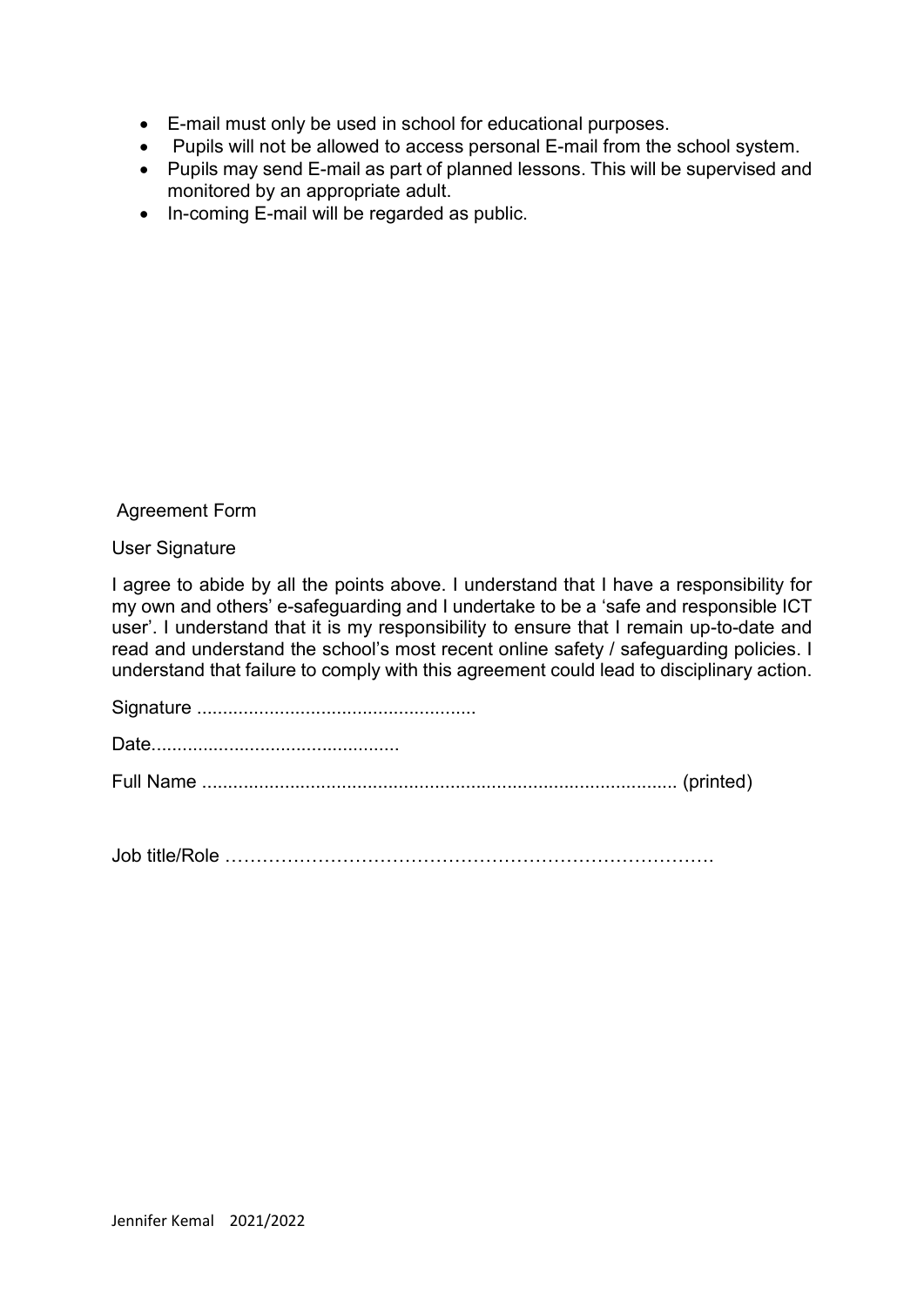#### Appendix B

Acceptable Use Agreement for KS1

- I will use technology only for educational purposes.
- I will make sure to use school technology properly and to take care of the equipment.
- I will not view, send, or copy anything that is inappropriate, disrespectful, or threatening.
- I will turn off the screen or turn Ipad over and let my teacher know right away if I come to something inappropriate.
- I will make sure to get permission from my teacher to use email.
- I will not give anyone my personal information on the internet or through email.

Signed……………………………………………